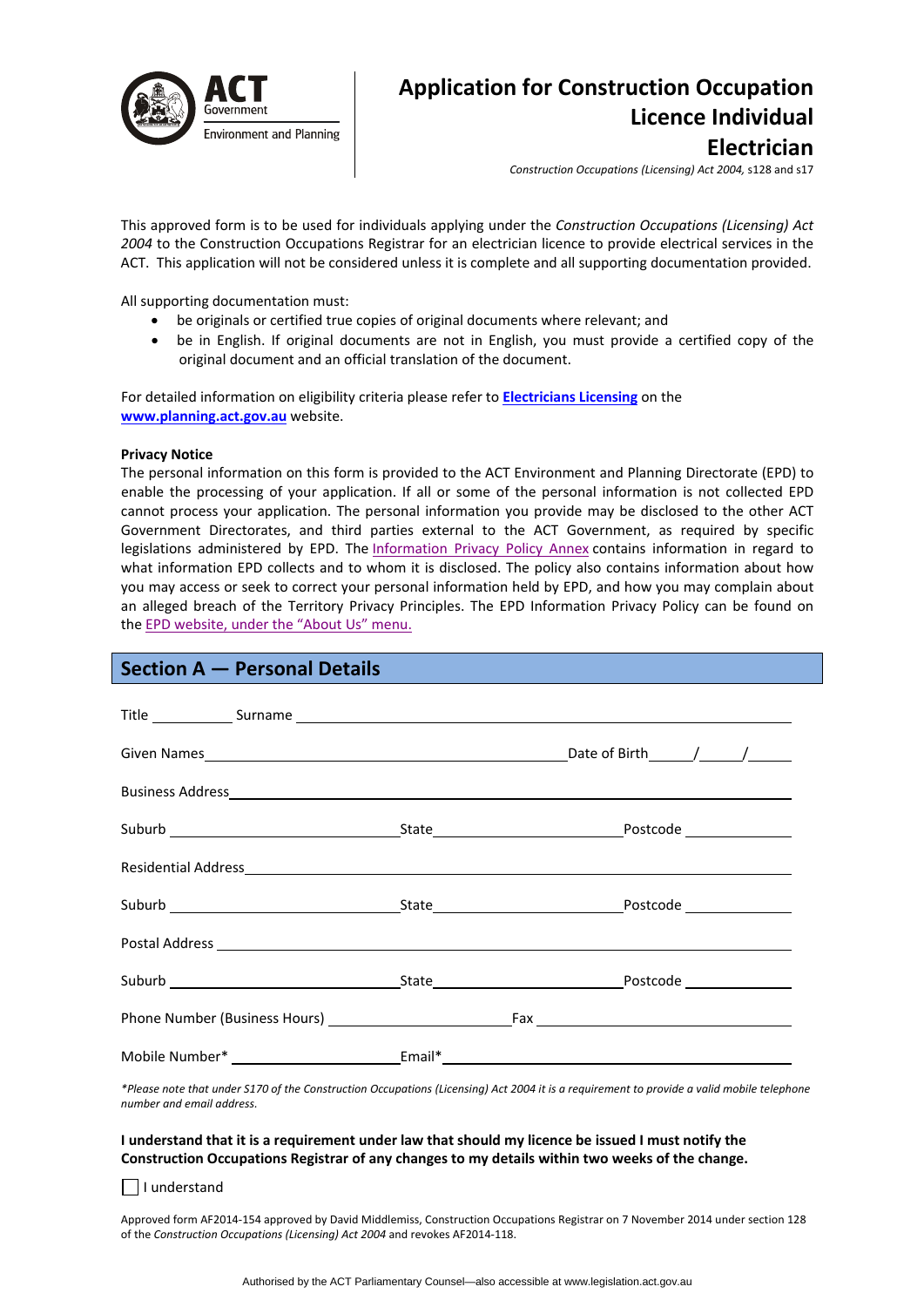## **Section B — Existing licence**

## **Have you previously or do you currently hold an ACT construction occupation licence?**

**Yes —** licence Number expiry date

**No —** proceed to Section C – Occupation class and functions.

## **Section C — Occupation class and functions**

An electrician is an entity that provides, has provided or proposes to provide electrical wiring services. Electrical wiring services are the doing or supervising of electrical wiring work.

What class of electrical licence are you applying for?

| Unrestricted -                                                                               | licence authorises electrical wiring work without<br>supervision and can supervise electrical wiring work<br>undertaken by others.                                                                                                                                                                                                                                                                                                                                                                                                                             |
|----------------------------------------------------------------------------------------------|----------------------------------------------------------------------------------------------------------------------------------------------------------------------------------------------------------------------------------------------------------------------------------------------------------------------------------------------------------------------------------------------------------------------------------------------------------------------------------------------------------------------------------------------------------------|
| <b>Electrotechnology Systems Permit -</b>                                                    | permit authorises wiring work under supervision and<br>incidental electrical work. This class of licence is used<br>for applicants who need to undertake further training in<br>order to become fully qualified for an unrestricted<br>licence.<br>*Please note this permit is to be used while an individual undertakes<br>further studies to obtain an Unrestricted Licence. This permit will only<br>be renewed in limited circumstances.                                                                                                                   |
| <b>Restricted - Electrotechnology Systems</b><br>Assembly and Servicing Electrical Fitting - | licence authorises incidental wiring work in relation to<br>electrical fitting disconnection and reconnection work.                                                                                                                                                                                                                                                                                                                                                                                                                                            |
| <b>Restricted - Electrotechnology Systems</b><br><b>Mechanical Fitting -</b>                 | licence authorises incidental wiring work in relation to<br>mechanical fitting disconnection and reconnection<br>work.                                                                                                                                                                                                                                                                                                                                                                                                                                         |
| <b>Restricted - Electrotechnology systems</b><br><b>Plumbing and Gas fitting -</b>           | licence authorises incidental wiring work in relation to<br>plumbing<br>and<br>fitting<br>disconnection<br>gas<br>and<br>reconnection work.                                                                                                                                                                                                                                                                                                                                                                                                                    |
| <b>Restricted - Electrotechnology Systems</b><br><b>Refrigeration and Air Conditioning -</b> | licence authorises incidental wiring work in relation to<br>refrigeration and air conditioning disconnection and<br>reconnection work                                                                                                                                                                                                                                                                                                                                                                                                                          |
| <b>Restricted - Electrotechnology Systems</b><br><b>Type B Gas Appliances -</b>              | licence authorises incidental wiring work in relation to<br>disconnection<br>and reconnection of type B gas<br>appliances.                                                                                                                                                                                                                                                                                                                                                                                                                                     |
|                                                                                              | Electrotechnology Systems Restricted Permit* - permit authorises incidental wiring work under the<br>supervision of a licensee with the appropriate licence for<br>the work (see licence categories above). The permit is<br>then issued in one of the following categories.<br>This<br>permit may be issued in conjunction with a practical<br>experience log book.<br>*Please note this permit is to be used while an individual undertakes<br>further studies to obtain a Restricted Licence. This permit will only be<br>renewed in limited circumstances. |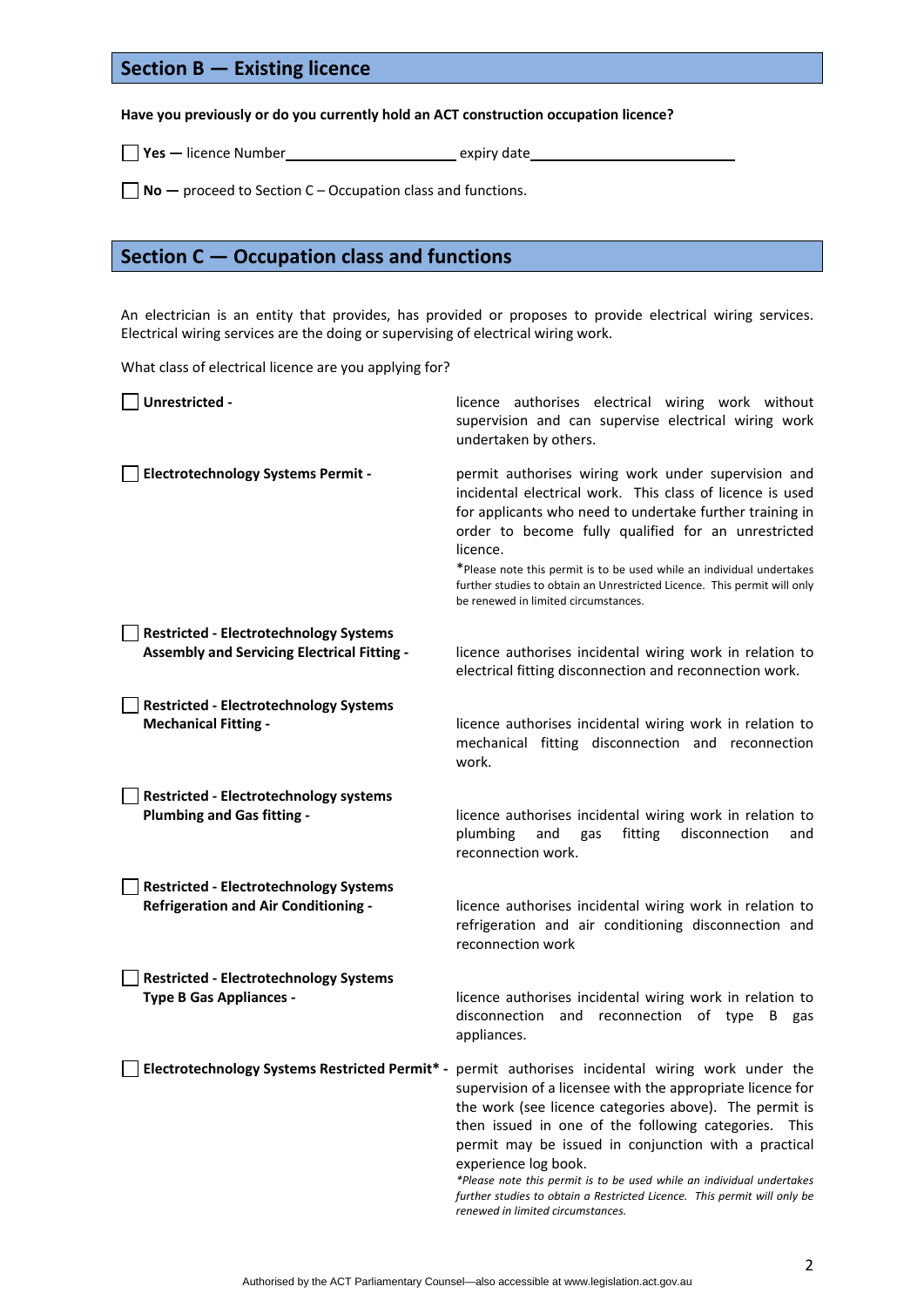Please indicate which category of Restricted Permit you are applying for:

 $\Box$  Electrotechnology systems assembly and servicing electrical fitting

Electrotechnology systems mechanical fitting

 $\Box$  Electrotechnology systems plumbing and gas fitting

Electrotechnology systems refrigeration and air conditioning

Electrotechnology systems type B gas appliances

## **Section D — Evidence of qualifications/eligibility — Unrestricted Electrician**

Complete this section only if you are applying for an unrestricted electrician.

**Qualification:** provide evidence of successful completion of one of the following Certificate III qualifications in Electrotechnology Electrician issued within five (5) years prior to making the application from a Registered Training Organisation:

- UEE30811
- UEE30807
- UEE30806
- UTE31199

The acceptable qualification (referenced above) must contain one of the following units of competency that has not been obtained through Recognition of Prior Learning (RPL):

- UEENEEG105A ‐ Verify compliance and functionality of low voltage general electrical installations
- UEENEEG005B ‐ Verify compliance and functionality of general electrical installations
- UEENEEG005A ‐ Verify compliance and functionality of general electrical installations
- NUE 505A ‐ Electrical systems safety
- NUE 505B Electrical systems safety

 $\Box$  Yes  $-$  please attach certified copies.

 $\Box$  No  $-$  please note that you may not be eligible for a licence.

Note: If your qualification is not from Australia, you will need to have it assessed to determine its equivalence within the Australian Qualifications Framework. Please refer to the following link for information about this process: [http://www.aqf.edu.au/news/using](http://www.aqf.edu.au/news/using-the-aqf/faq/recognition-of-international-qualifications/)‐the‐aqf/faq/recognition‐of‐international‐qualifications/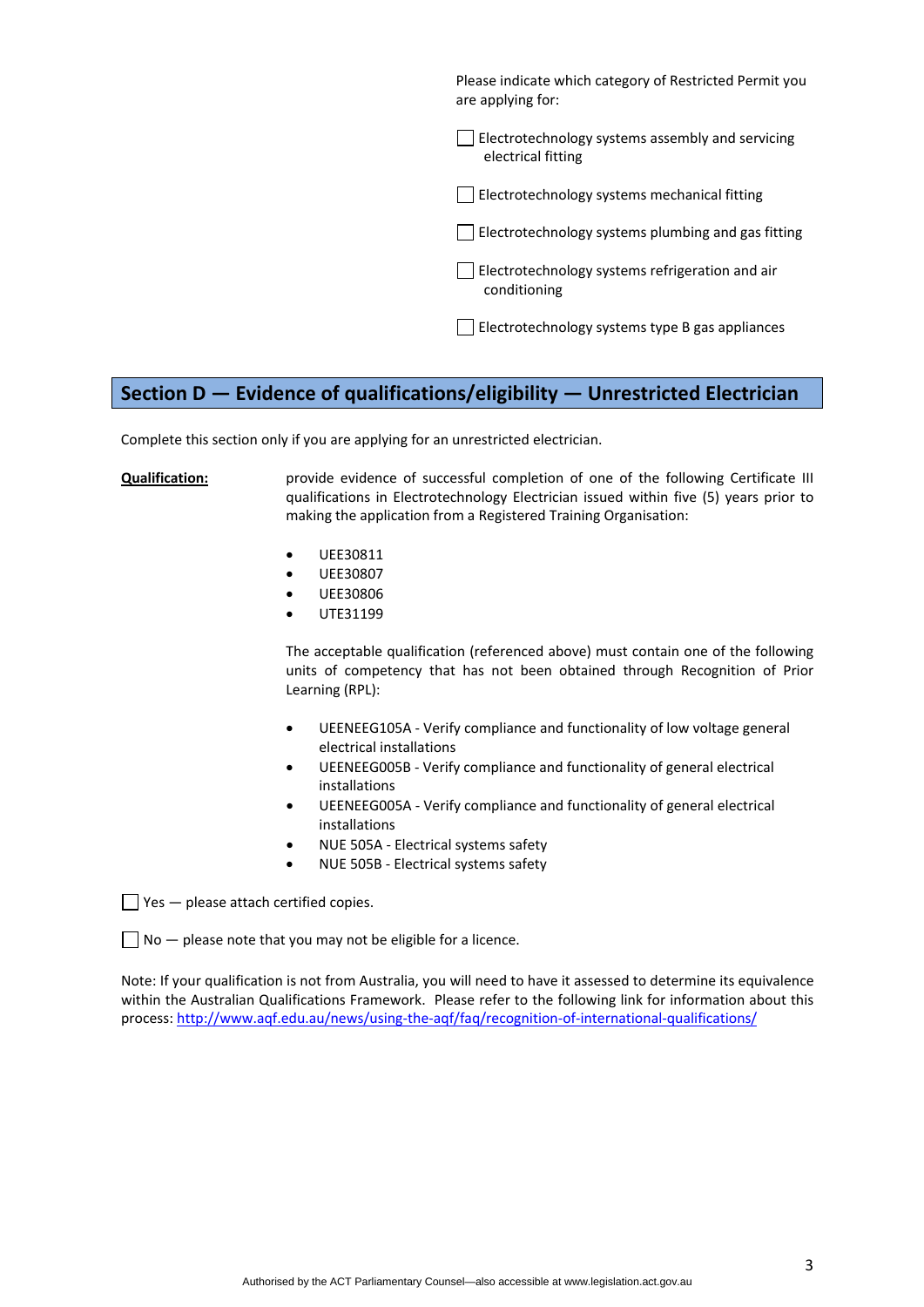# **Section D — Evidence of qualifications/eligibility — Unrestricted Permit Electrotechnology Systems**

Complete this section only if you are applying for an unrestricted permit electrotechnology systems.

## **Option One (Australian qualifications more than five years old):**

**Qualification:** provide evidence of successful completion of a Certificate III in Electrotechnology Electrician issued more than five (5) years prior to application from a Registered Training Organisation; or a Trade Certificate for Electrical Mechanic/Fitter issued by a Registered Training Organisation.

 $\Box$  Yes  $-$  please attach a certified copy.

 $\Box$  No  $-$  please note that you may not be eligible for the permit.

**Requirement:** provide evidence of enrolment with a Registered Training Organisation to obtain a Certificate III in Electrotechnology Electrician acceptable for obtaining an unrestricted electrician licence.

 $\Box$  Yes  $-$  please attach a copy of enrolment papers.

 $\Box$  No  $-$  please note that you may not be eligible for the permit.

- **Requirement:** do you have a supervisor adequately licensed as an unrestricted electrician to supervise the work performed under the permit?
- $\Box$  Yes  $-$  please provide the details of the licensed electrical supervisor below and a separate statement from your supervisor.

 $\Box$  No  $-$  please note that you may not be eligible for a licence.

| Licensee Name | Licence Number |
|---------------|----------------|
|               |                |

## **Option Two (overseas qualifications):**

**Qualification:** provide evidence of successful completion of a qualification that has been assessed by a Registered Training Organisation as requiring additional units of competency to be completed for it to become equivalent to the qualification acceptable for obtaining an unrestricted electrician licence. Completion of these additional units of competency is referred to as "gap training", and cannot exceed 18 months of part time study.

 $\Box$  Yes  $-$  please attach a certified copy.

- $\Box$  No  $-$  please note that you may not be eligible for the permit.
- **Requirement:** provide a statement from a Registered Training Organisation confirming enrolment in gap training and listing the units of competency required to achieve a Certificate III in Electrotechnology Electrician.
- $\Box$  Yes  $-$  please attach a copy of enrolment papers.
- $\Box$  No  $-$  please note that you may not be eligible for the permit.
- **Requirement:** do you have a supervisor adequately licensed as an unrestricted electrician to supervise the work performed under the permit?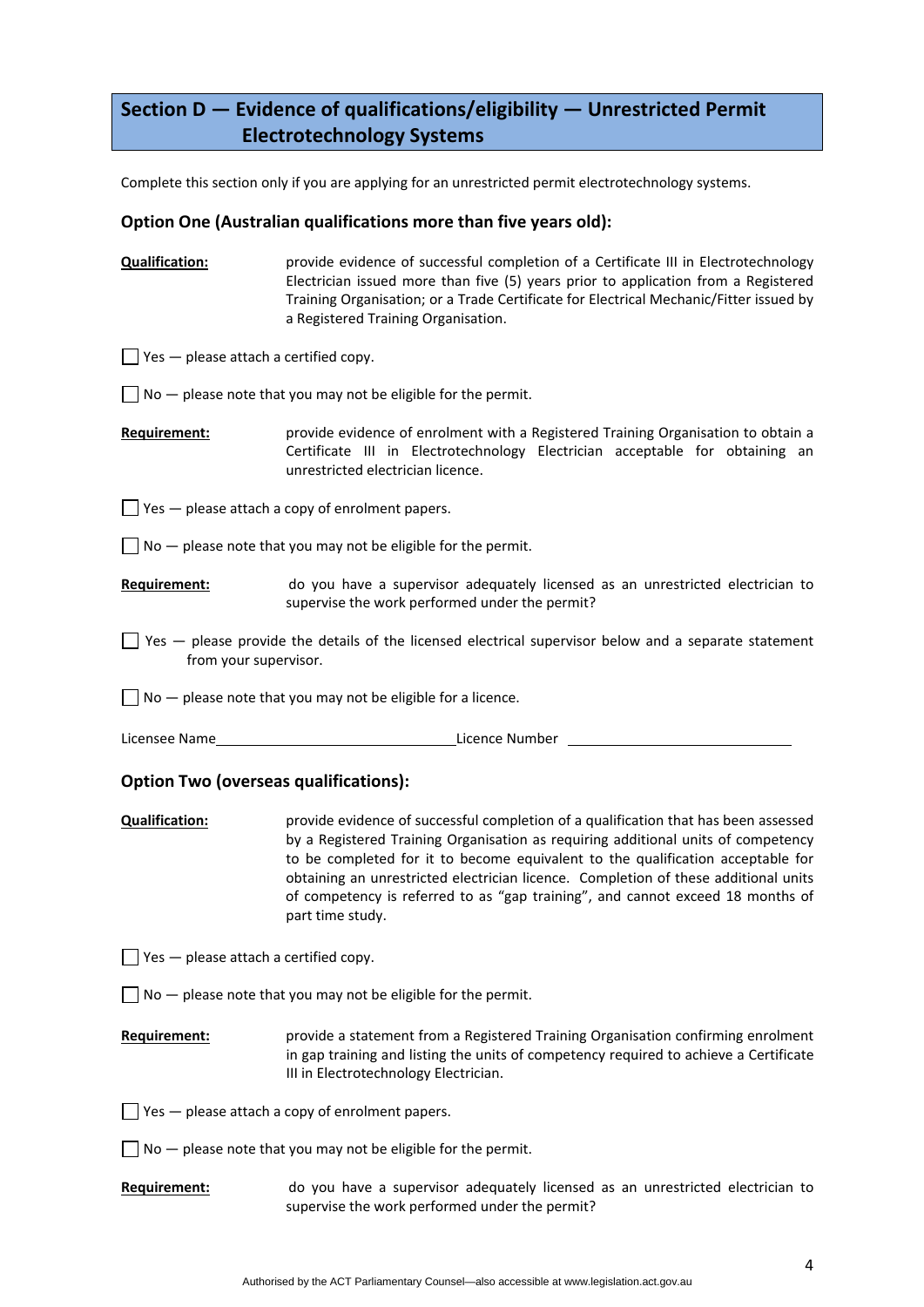$\Box$  Yes  $-$  please provide the details of the licensed electrical supervisor below and a separate statement from your supervisor.

 $\Box$  No  $-$  please note that you may not be eligible for a licence.

Licensee Name Licence Number

# **Section D — Evidence of qualifications/eligibility — Restricted Licence: Electrotechnology Assembly and Servicing Electrical Fitting**

Complete this section only if you are applying for a restricted electrical licence for electrotechnology assembly and servicing electrical fitting.

## **Option One:**

**Qualification:** provide a Certificate III in Electrical Fitting UEE33011 issued within five (5) years prior to application from a Registered Training Organisation.

 $\Box$  Yes  $-$  please attach a certified copy.

 $\Box$  No  $-$  please note that you may not be eligible for the licence.

## **Option Two:**

**Qualifications:** *provide evidence of completion of one of the following qualifications from a* Registered Training Organisation:

- a qualification as per option one (above) that was issued more than five (5) years prior to application; or
- a Certificate III in *Electrotechnology Assembly and Servicing* (UTE30104, UTE30199); or
- a trade certificate in electrical fitting;

#### AND

provide evidence of completion of one of the following units of competency in disconnect/reconnect issued within five (5) years prior to application:

- UEENEEP010A ‐ Disconnect/reconnect appliances connected to low voltage installation wiring;
- UEENEEP012A ‐ Disconnect/reconnect composite appliances connected to low voltage installation wiring;
- UEENEEP014A ‐ Disconnect/reconnect water heaters connected to low voltage installation wiring;
- UEENEEP015A ‐ Disconnect/reconnect motors connected to low voltage installation wiring;
- UEENEEP001A ‐ Disconnect/reconnect fixed wired electrical equipment connected to a Low Voltage supply;
- UEENEEP001B ‐ Disconnect/reconnect fixed wired electrical equipment connected to a Low Voltage supply;

 $\Box$  Yes  $-$  please attach certified copies of the qualification and unit of competency.

 $\Box$  No  $-$  please note that you may not be eligible for the licence.

Note: If your qualification is not from Australia, you will need to have it assessed to determine its equivalence within the Australian Qualifications Framework. Please refer to the following link for information about this process: [http://www.aqf.edu.au/news/using](http://www.aqf.edu.au/news/using-the-aqf/faq/recognition-of-international-qualifications/)-the-aqf/faq/recognition-of-international-qualifications/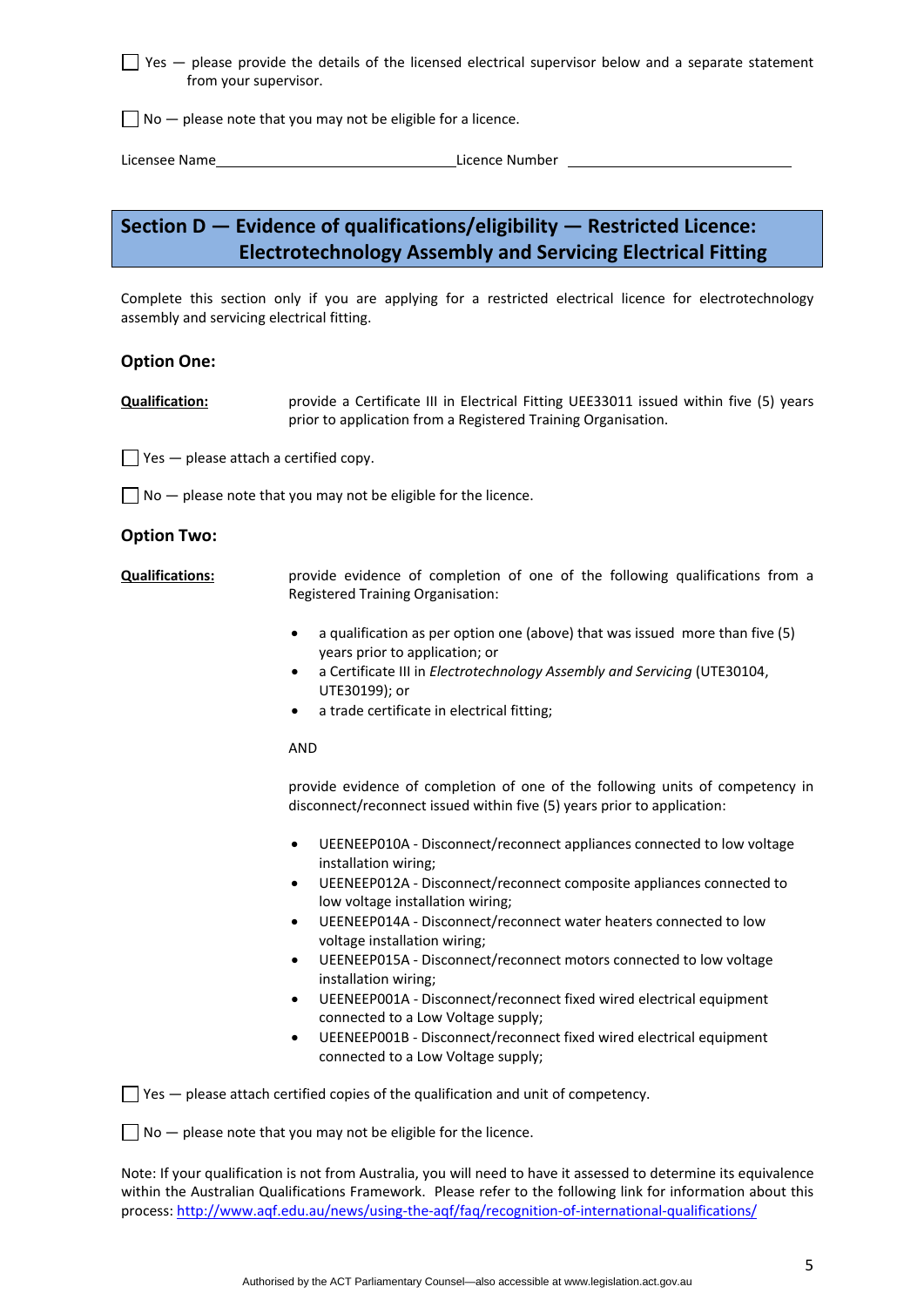Requirement: provide a statement from your employer, or from yourself if self-employed, stating the principal trade to which the incidental electrical work applies, and the need for the restricted electrical licence in that trade.

 $\Box$  Yes  $-$  please attach the letter.

 $\Box$  No  $-$  please note that you may not be eligible for the licence.

# **Section D — Evidence of qualifications/eligibility — Restricted Licence: Electrotechnology Systems Mechanical Fitting**

Complete this section only if you are applying for a restricted electrical licence for electrotechnology systems mechanical fitting.

**Qualifications:** provide evidence of completion of a trade certificate in the mechanical (services) trades from a Registered Training Organisation;

OR

 provide evidence of completion of a Certificate III in Data and Voice Communications, (UEE30411, UEE30407, UEE30406, UEE30699) from a Registered Training Organisation;

AND

provide evidence of completion of one of the following units of competency in disconnect/reconnect issued within five (5) years prior to application:

- UEENEEP010A ‐ Disconnect/reconnect appliances connected to low voltage installation wiring;
- UEENEEP012A ‐ Disconnect/reconnect composite appliances connected to low voltage installation wiring;
- UEENEEP014A ‐ Disconnect/reconnect water heaters connected to low voltage installation wiring;
- UEENEEP015A ‐ Disconnect/reconnect motors connected to low voltage installation wiring;
- UEENEEP001A ‐ Disconnect/reconnect fixed wired electrical equipment connected to a Low Voltage supply;
- UEENEEP001B ‐ Disconnect/reconnect fixed wired electrical equipment connected to a Low Voltage supply;

 $\Box$  Yes  $-$  please attach certified copies of the qualification and unit of competency.

 $\Box$  No  $-$  please note that you may not be eligible for the licence.

Note: If your qualification is not from Australia, you will need to have it assessed to determine its equivalence within the Australian Qualifications Framework. Please refer to the following link for information about this process: [http://www.aqf.edu.au/news/using](http://www.aqf.edu.au/news/using-the-aqf/faq/recognition-of-international-qualifications/)‐the‐aqf/faq/recognition‐of‐international‐qualifications/

## **Requirement:** *provide a statement from your employer, or from yourself if self-employed, stating* the principal trade to which the incidental electrical work applies, and the need for the restricted electrical licence in that trade.

 $\Box$  Yes  $-$  please attach the letter.

 $\Box$  No  $-$  please note that you may not be eligible for the licence.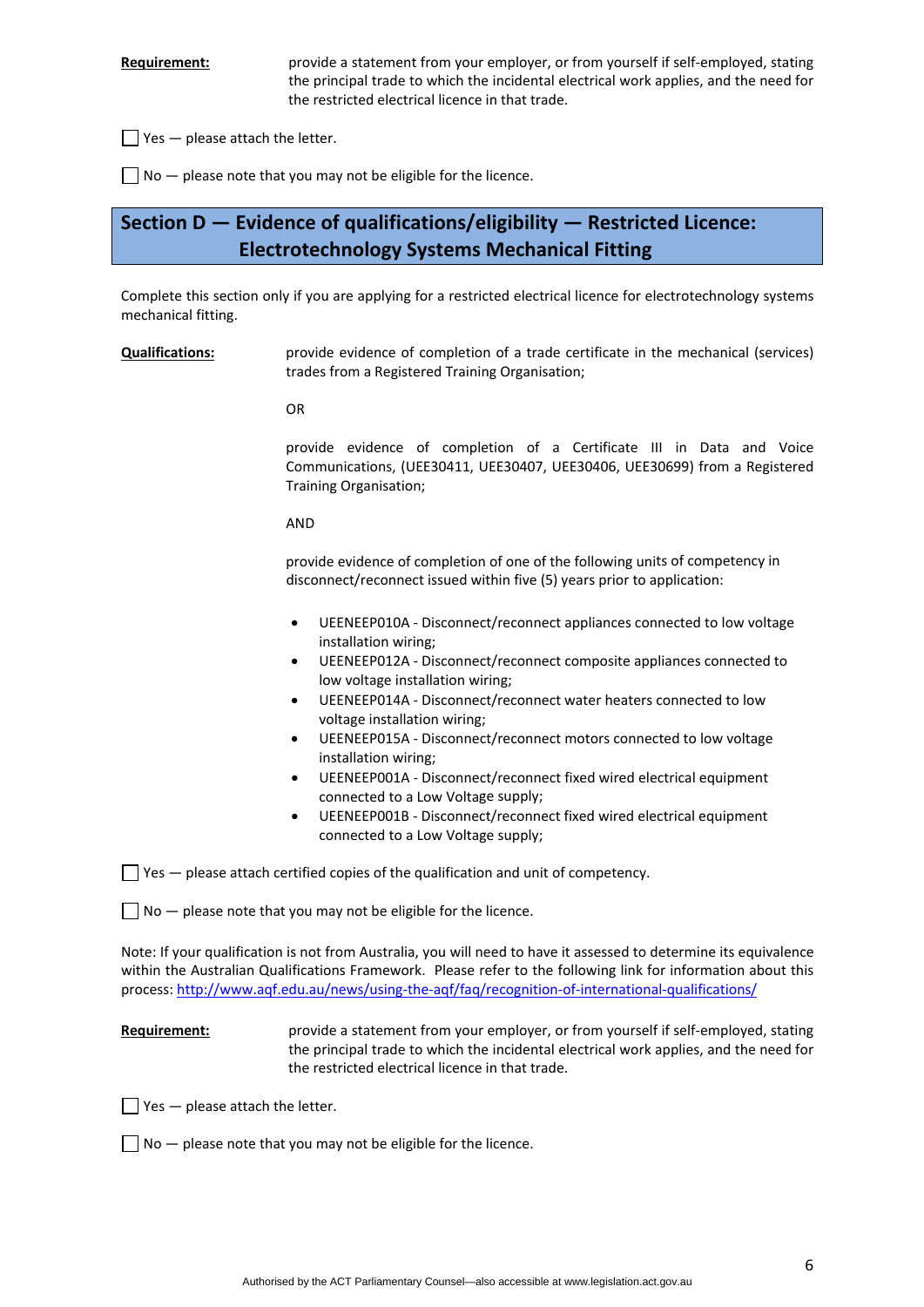# **Section D — Evidence of qualifications/eligibility — Restricted Licence: Electrotechnology Systems Plumbing and Gasfitting**

Complete this section only if you are applying for a restricted electrical licence for electrotechnology systems plumbing and gasfitting.

| Requirement:                             | hold an ACT (COLA) licence in the occupation of plumber or gasfitter (excluding<br>journeyperson)                                                                                                                                                                                                                                                                                                                                                                                                                                                                                                                                                                                                     |  |
|------------------------------------------|-------------------------------------------------------------------------------------------------------------------------------------------------------------------------------------------------------------------------------------------------------------------------------------------------------------------------------------------------------------------------------------------------------------------------------------------------------------------------------------------------------------------------------------------------------------------------------------------------------------------------------------------------------------------------------------------------------|--|
|                                          | $\Box$ Yes $-$ please provide your plumber/gasfitter licence details below.                                                                                                                                                                                                                                                                                                                                                                                                                                                                                                                                                                                                                           |  |
|                                          | $\Box$ No $-$ please note that you may not be eligible for a licence.                                                                                                                                                                                                                                                                                                                                                                                                                                                                                                                                                                                                                                 |  |
| Licensee Number                          |                                                                                                                                                                                                                                                                                                                                                                                                                                                                                                                                                                                                                                                                                                       |  |
| <b>Qualification:</b>                    | provide evidence of successful completion of one of the following units of<br>competency in disconnect/reconnect issued within five (5) years prior to making<br>the application:                                                                                                                                                                                                                                                                                                                                                                                                                                                                                                                     |  |
|                                          | UEENEEP010A - Disconnect/reconnect appliances connected to low voltage<br>$\bullet$<br>installation wiring;<br>UEENEEP012A - Disconnect/reconnect composite appliances connected to<br>٠<br>low voltage installation wiring;<br>UEENEEP014A - Disconnect/reconnect water heaters connected to low<br>$\bullet$<br>voltage installation wiring;<br>UEENEEP015A - Disconnect/reconnect motors connected to low voltage<br>$\bullet$<br>installation wiring;<br>UEENEEP001A - Disconnect/reconnect fixed wired electrical equipment<br>٠<br>connected to a Low Voltage supply;<br>UEENEEP001B - Disconnect/reconnect fixed wired electrical equipment<br>$\bullet$<br>connected to a Low Voltage supply; |  |
|                                          | $\blacksquare$ Yes $-$ please attach a certified copy of the unit of competency.                                                                                                                                                                                                                                                                                                                                                                                                                                                                                                                                                                                                                      |  |
|                                          | $\Box$ No $-$ please note that you may not be eligible for the licence.                                                                                                                                                                                                                                                                                                                                                                                                                                                                                                                                                                                                                               |  |
| Requirement:                             | provide a statement from your employer, or from yourself if self-employed, stating<br>the principal trade to which the incidental electrical work applies, and the need for<br>the restricted electrical licence in that trade.                                                                                                                                                                                                                                                                                                                                                                                                                                                                       |  |
| $\Box$ Yes $-$ please attach the letter. |                                                                                                                                                                                                                                                                                                                                                                                                                                                                                                                                                                                                                                                                                                       |  |

 $\Box$  No  $-$  please note that you may not be eligible for the licence.

# **Section D — Evidence of qualifications/eligibility — Restricted Licence: Electrotechnology Systems Refrigeration and Air Conditioning**

Complete this section only if you are applying for a restricted electrical licence for electrotechnology systems refrigeration and air conditioning.

## **Option One:**

**Qualification:** provide evidence of completion of a Certificate III in Refrigeration and Air Conditioning UEE32211, UEE31307 or UEE31306 issued within five (5) years prior to application from a Registered Training Organisation.

 $\Box$  Yes  $-$  please attach a certified copy.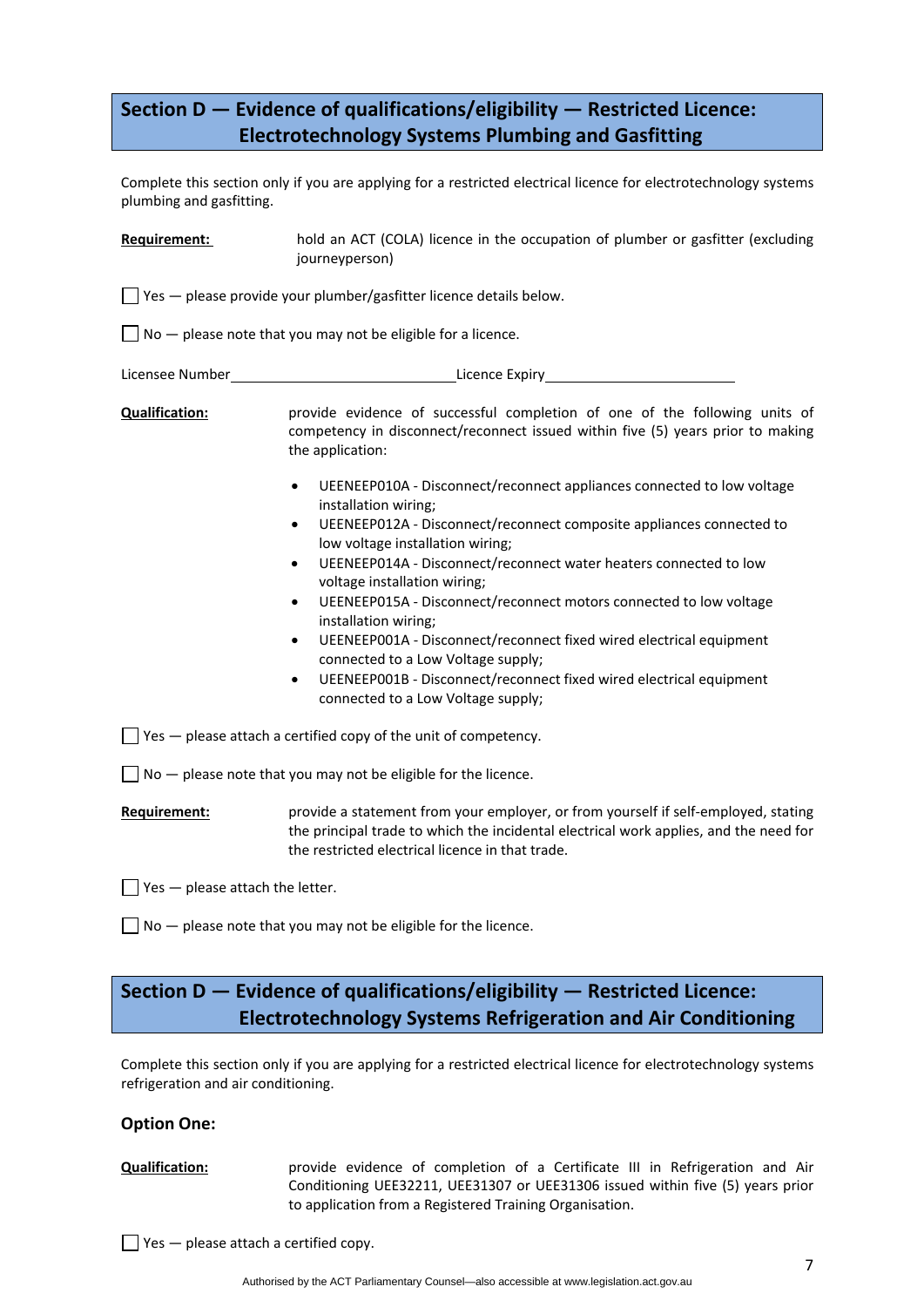$\Box$  No  $-$  please note that you may not be eligible for the licence.

## **Option Two:**

**Qualification:** provide evidence of completion of Certificate III in Air‐conditioning and Refrigeration UTE30999 from a Registered Training Organisation;

OR

provide evidence of completion of a trade qualification in refrigeration and/or air conditioning issued more than five (5) years prior to application from a Registered Training Organisation;

#### AND

provide evidence of completion of one of the following units of competency in disconnect/reconnect issued within five (5) years prior to making the application:

- UEENEEP010A ‐ Disconnect/reconnect appliances connected to low voltage installation wiring;
- UEENEEP012A ‐ Disconnect/reconnect composite appliances connected to low voltage installation wiring;
- UEENEEP014A ‐ Disconnect/reconnect water heaters connected to low voltage installation wiring;
- UEENEEP015A ‐ Disconnect/reconnect motors connected to low voltage installation wiring;
- UEENEEP001A ‐ Disconnect/reconnect fixed wired electrical equipment connected to a Low Voltage supply;
- UEENEEP001B ‐ Disconnect/reconnect fixed wired electrical equipment connected to a Low Voltage supply;

 $\Box$  Yes  $-$  please attach a certified copy of the qualification and unit of competency.

 $\Box$  No  $-$  please note that you may not be eligible for the licence.

Note: If your qualification is not from Australia, you will need to have it assessed to determine its equivalence within the Australian Qualifications Framework. Please refer to the following link for information about this process: [http://www.aqf.edu.au/news/using](http://www.aqf.edu.au/news/using-the-aqf/faq/recognition-of-international-qualifications/)‐the‐aqf/faq/recognition‐of‐international‐qualifications/

**Requirement:** *provide a statement from your employer, or from yourself if self-employed, stating* the principal trade to which the incidental electrical work applies, and the need for the restricted electrical licence in that trade.

 $\Box$  Yes  $-$  please attach the letter.

 $\Box$  No  $-$  please note that you may not be eligible for the licence.

# **Section D — Evidence of qualifications/eligibility — Restricted Licence: Electrotechnology Systems Type B Gas Appliances**

Complete this section only if you are applying for a restricted electrical licence for electrotechnology systems type B gas appliances.

**Accreditation:** hold accreditation for type B gas appliances under the *Gas Safety (Appliance Worker Accreditation Code)* excluding type B trainee.

 $\Box$  Yes – please provide details.

 $\Box$  No  $-$  please note that you may not be eligible for the licence.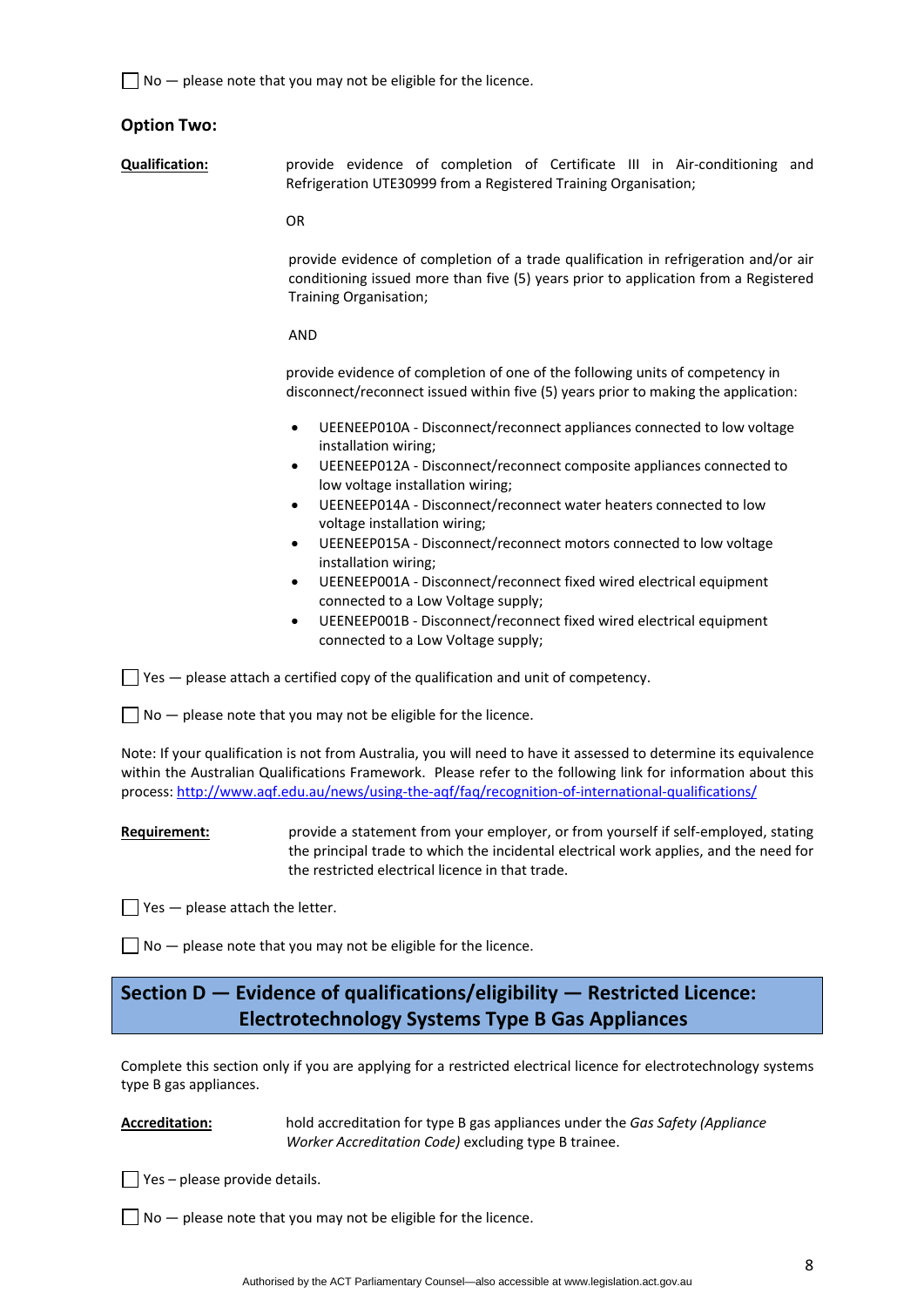| Accreditation Number                     | <b>Accreditation Type</b>                                                                                                                                                                                                       |
|------------------------------------------|---------------------------------------------------------------------------------------------------------------------------------------------------------------------------------------------------------------------------------|
| <b>Qualification:</b>                    | provide evidence of successful completion of the unit of competency<br>UEENEEP016A Locate and Rectify Faults in Low Voltage Appliances.                                                                                         |
|                                          | $\Box$ Yes $-$ please attach a certified copy of the qualification.                                                                                                                                                             |
|                                          | $No$ - please note that you may not be eligible for the licence.                                                                                                                                                                |
| <b>Qualification:</b>                    | provide evidence of completion of one of the following units of competency in<br>disconnect/reconnect issued within five (5) years prior to application:*                                                                       |
|                                          | UEENEEP010A - Disconnect/reconnect appliances connected to low voltage<br>$\bullet$<br>installation wiring;<br>UEENEEP012A - Disconnect/reconnect composite appliances connected to<br>٠<br>low voltage installation wiring;    |
|                                          | UEENEEP014A - Disconnect/reconnect water heaters connected to low<br>$\bullet$<br>voltage installation wiring;                                                                                                                  |
|                                          | UEENEEP015A - Disconnect/reconnect motors connected to low voltage<br>٠<br>installation wiring;                                                                                                                                 |
|                                          | UEENEEP001A - Disconnect/reconnect fixed wired electrical equipment<br>$\bullet$<br>connected to a Low Voltage supply;                                                                                                          |
|                                          | UEENEEP001B - Disconnect/reconnect fixed wired electrical equipment<br>$\bullet$<br>connected to a Low Voltage supply.                                                                                                          |
|                                          | $\Box$ Yes $-$ please attach a certified copy of the unit of competency.                                                                                                                                                        |
|                                          | $\Box$ No $-$ please note that you may not be eligible for the licence.                                                                                                                                                         |
|                                          | *Please note: if you already hold a restricted electrical licence in another class then you may not need to meet this requirement as you<br>would have already provided evidence of completion of the relevant unit.            |
| Requirement:                             | provide a statement from your employer, or from yourself if self-employed, stating<br>the principal trade to which the incidental electrical work applies, and the need for<br>the restricted electrical licence in that trade. |
| $\Box$ Yes $-$ please attach the letter. |                                                                                                                                                                                                                                 |
|                                          | $No$ - please note that you may not be eligible for the licence.                                                                                                                                                                |
|                                          | Section D $-$ Evidence of qualifications/eligibility $-$ Restricted Permit                                                                                                                                                      |
|                                          | <b>Electrotechnology Systems</b>                                                                                                                                                                                                |
|                                          | Complete this section only if you are applying for a restricted permit electrotechnology systems.                                                                                                                               |
| Requirement:                             | provide evidence of current enrolment with a Registered Training Organisation in one of the<br>following units of competency:                                                                                                   |

- UEENEEP010A ‐ Disconnect/reconnect appliances connected to low voltage installation wiring;
- UEENEEP012A ‐ Disconnect/reconnect composite appliances connected to low voltage installation wiring;
- UEENEEP014A ‐ Disconnect/reconnect water heaters connected to low voltage installation wiring;
- UEENEEP015A ‐ Disconnect/reconnect motors connected to low voltage installation wiring.

 $\Box$  Yes  $-$  please attach a copy of enrolment papers.

 $\Box$  No  $-$  please note that you may not be eligible for the permit.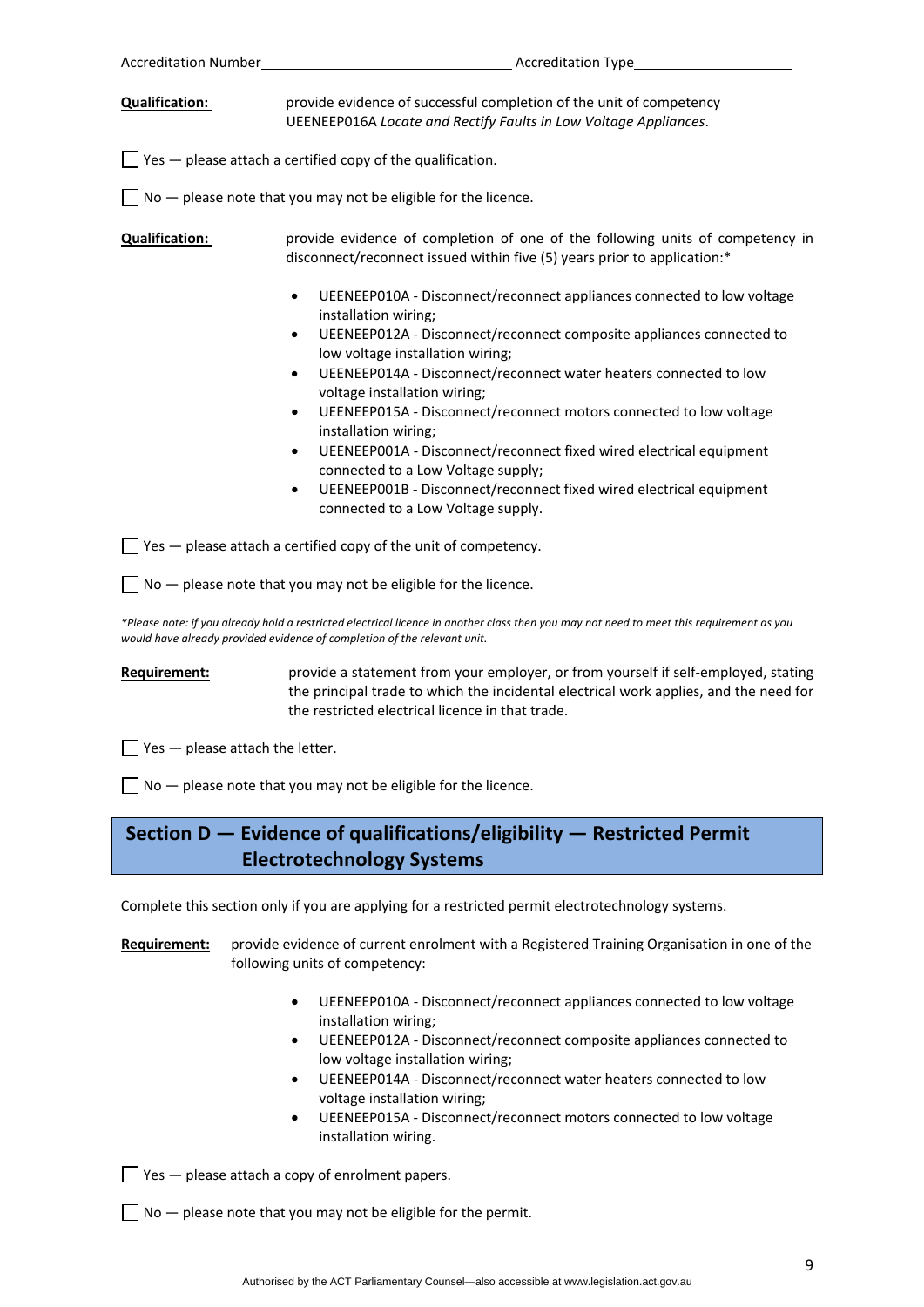For the type of restricted permit being applied for, do you have the following qualification issued by a Registered Training Organisation (evidence must be attached to the application)?

| Qualification for Assembly and Servicing Electrical Fitting: Certificate III in Electrical Fitting UEE33011 |                                                                                                                                                                                                                                                                                                                                                                                     | issued more than five (5) years prior to<br>application;                                                                                                      |
|-------------------------------------------------------------------------------------------------------------|-------------------------------------------------------------------------------------------------------------------------------------------------------------------------------------------------------------------------------------------------------------------------------------------------------------------------------------------------------------------------------------|---------------------------------------------------------------------------------------------------------------------------------------------------------------|
|                                                                                                             |                                                                                                                                                                                                                                                                                                                                                                                     | OR                                                                                                                                                            |
|                                                                                                             |                                                                                                                                                                                                                                                                                                                                                                                     | Certificate III in Electrotechnology Assembly and<br>Servicing (UTE30104 or UTE30199);                                                                        |
|                                                                                                             |                                                                                                                                                                                                                                                                                                                                                                                     | <b>OR</b>                                                                                                                                                     |
|                                                                                                             |                                                                                                                                                                                                                                                                                                                                                                                     | Trade certificate in electrical fitting.                                                                                                                      |
| <b>Qualification for Mechanical Fitting:</b>                                                                |                                                                                                                                                                                                                                                                                                                                                                                     | Trade certificate in the mechanical (services)<br>trades;                                                                                                     |
|                                                                                                             |                                                                                                                                                                                                                                                                                                                                                                                     | <b>OR</b>                                                                                                                                                     |
|                                                                                                             |                                                                                                                                                                                                                                                                                                                                                                                     | Certificate III in Data and Voice Communications<br>(UEE30411, UEE30407, UEE30406 or UEE30699).                                                               |
| <b>Requirement for Plumbing and Gas Fitting:</b>                                                            |                                                                                                                                                                                                                                                                                                                                                                                     | Current ACT licence (COLA) in the occupation of<br>plumber or gasfitter excluding journeyperson.                                                              |
|                                                                                                             | <b>Qualification for Refrigeration and Air Conditioning:</b>                                                                                                                                                                                                                                                                                                                        | Trade qualification in refrigeration and air<br>conditioning other than UEE32211, UEE31307 or<br>UEE31306 issued over five (5) years prior to<br>application. |
| <b>Requirement for Type B Gas Appliances:</b>                                                               |                                                                                                                                                                                                                                                                                                                                                                                     | Current accreditation for type B gas appliances<br>under the Gas Safety (Appliance Worker<br>Accreditation Code).                                             |
| <b>Requirement:</b>                                                                                         | provide a statement from your employer, or from yourself if self-employed, stating<br>the principal trade to which the incidental electrical work applies, and the need for<br>the restricted electrical permit in that trade. This letter must include the name and<br>licence number of the person who will be supervising your work. Please also<br>provide their details below. |                                                                                                                                                               |
| $\blacksquare$ Yes $\blacksquare$ please attach the letter.                                                 |                                                                                                                                                                                                                                                                                                                                                                                     |                                                                                                                                                               |
|                                                                                                             | $\overline{\phantom{a}}$ No $-$ please note that you may not be eligible for the permit.                                                                                                                                                                                                                                                                                            |                                                                                                                                                               |
|                                                                                                             |                                                                                                                                                                                                                                                                                                                                                                                     |                                                                                                                                                               |
|                                                                                                             |                                                                                                                                                                                                                                                                                                                                                                                     |                                                                                                                                                               |

# **Section E — Evidence of Financial Resources**

Evidence of financial resources is required to help demonstrate your ability to fulfil contractual obligations when providing construction services. Failure to provide information below may result in your licence being refused.

**1. Do you have access to financial resources adequate to complete works performed under the licence applied for?** 

 $\Box$  Yes – please skip the next question.

 $\Box$  No – complete next question.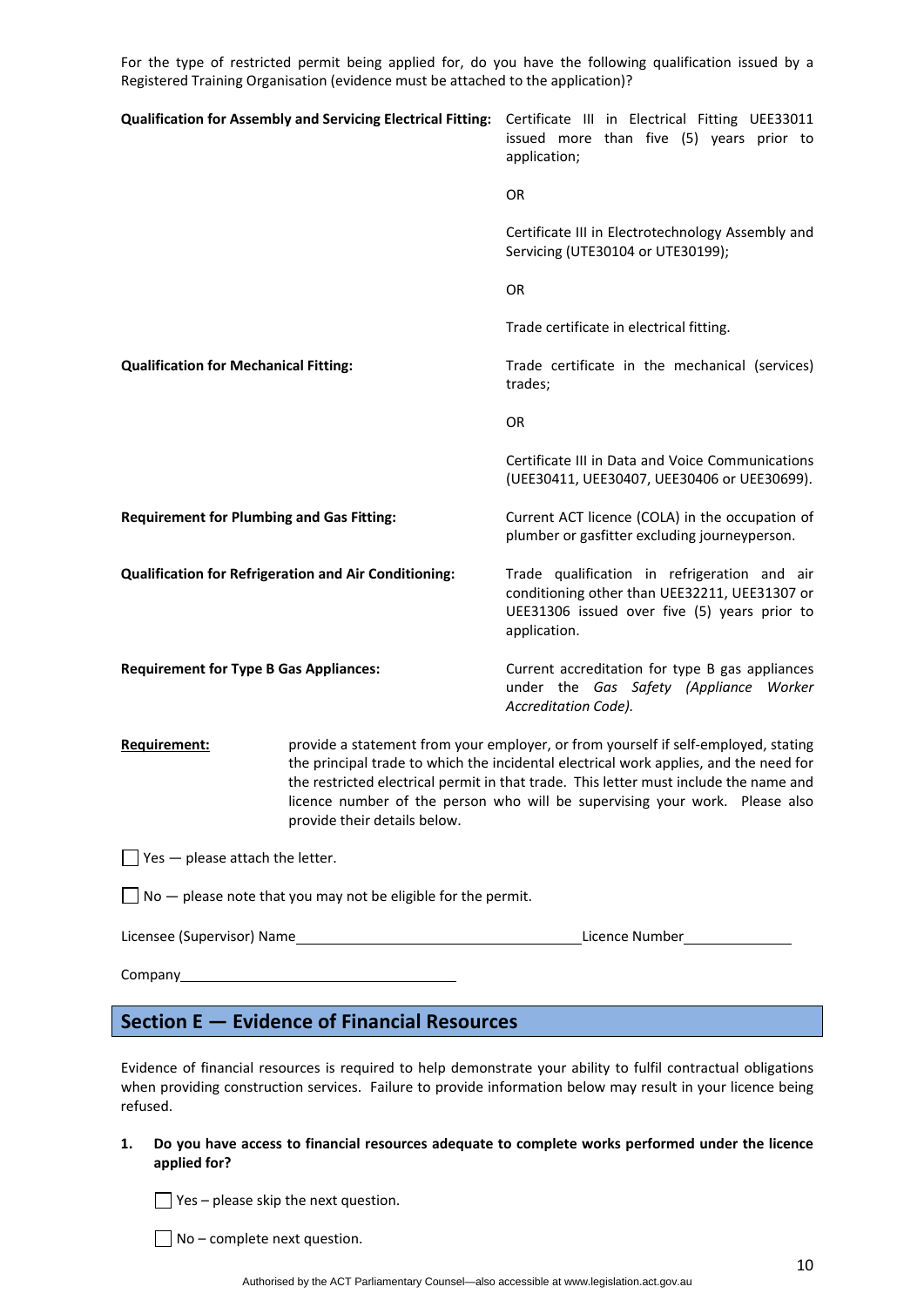| 2. | If 'No' to the above, do you wish to only operate as an employee under the licence applied for?                                                                                                                                                                                                                                                              |    |
|----|--------------------------------------------------------------------------------------------------------------------------------------------------------------------------------------------------------------------------------------------------------------------------------------------------------------------------------------------------------------|----|
|    | $\Box$ Yes – I understand a condition may be imposed on the licence if issued.                                                                                                                                                                                                                                                                               |    |
|    | No- if you do not wish to have a licence restricted to employee only, then you must ensure you<br>have financial resources as requested above or you may be ineligible for a licence).                                                                                                                                                                       |    |
| З. | Are you currently, or previously have been, deemed bankrupt or personally insolvent?                                                                                                                                                                                                                                                                         |    |
|    | Yes - please attach details and official documentation of bankruptcy/insolvency.                                                                                                                                                                                                                                                                             |    |
|    | $\vert$ No.                                                                                                                                                                                                                                                                                                                                                  |    |
| 4. | I understand that it is a requirement under law that should my licence be issued, I must notify the<br>Construction Occupations Registrar should I become bankrupt or personally insolvent?                                                                                                                                                                  |    |
|    | $\Box$ I have read and understand the above statement.                                                                                                                                                                                                                                                                                                       |    |
|    | <b>Section F - Licence History Declarations</b>                                                                                                                                                                                                                                                                                                              |    |
| 1. | Have you previously held an electrician licence elsewhere in Australia or overseas?                                                                                                                                                                                                                                                                          |    |
|    | Set $\Box$ Yes $\Box$ provide details below of most recent licence/s (attach an additional page if required) $\Box$ No                                                                                                                                                                                                                                       |    |
|    | State/Territory/Country _________________________________Expiry date: _______/_______/                                                                                                                                                                                                                                                                       |    |
| 2. | Is your licence as an electrician, in Australia or overseas, currently suspended or cancelled?                                                                                                                                                                                                                                                               |    |
|    | $\blacksquare$ Yes $\smile$ you must attach details                                                                                                                                                                                                                                                                                                          | No |
| 3. | Have you previously had an electrician licence cancelled, refused or suspended in Australia or<br>overseas?                                                                                                                                                                                                                                                  |    |
|    | $\exists$ Yes $-$ you must provide comprehensive details in an attachment to this application                                                                                                                                                                                                                                                                | No |
| 4. | I understand that I must notify the Construction Occupations Registrar if my electrician licence is<br>cancelled, refused or suspended in Australia or overseas.                                                                                                                                                                                             |    |
|    | I have read and understand the above statement.                                                                                                                                                                                                                                                                                                              |    |
| 5. | Has your electrician licence ever been subject to conditions, undertakings, limitations or restrictions in<br><b>Australia or overseas?</b>                                                                                                                                                                                                                  |    |
|    | $\exists$ Yes $-$ you must provide comprehensive details in an attachment to this application                                                                                                                                                                                                                                                                | No |
| 6. | Are you disqualified under the Construction Occupations (Licensing) Act 2004, or a corresponding prior<br>Act, from applying for licence, or being licensed, in a construction occupation?                                                                                                                                                                   |    |
|    | Yes - you must provide comprehensive details in an attachment to this application                                                                                                                                                                                                                                                                            | No |
| 7. | Have you ever been, or are you currently, the subject of complaints, occupational discipline, demerit<br>activity or rectification orders whilst licensed under the Construction Occupations (Licensing) Act<br>2004, a corresponding prior Act, or the law of another jurisdiction in Australia or overseas, where<br>those proceedings were not finalised? |    |
|    | Yes - you must provide comprehensive details in an attachment to this application                                                                                                                                                                                                                                                                            | No |
| 8. | Have you been convicted or found guilty of a criminal offence* that involves fraud, dishonesty or<br>violence and is punishable by imprisonment of 1 year or more?                                                                                                                                                                                           |    |
|    | Yes - you must provide comprehensive details in an attachment to this application                                                                                                                                                                                                                                                                            | No |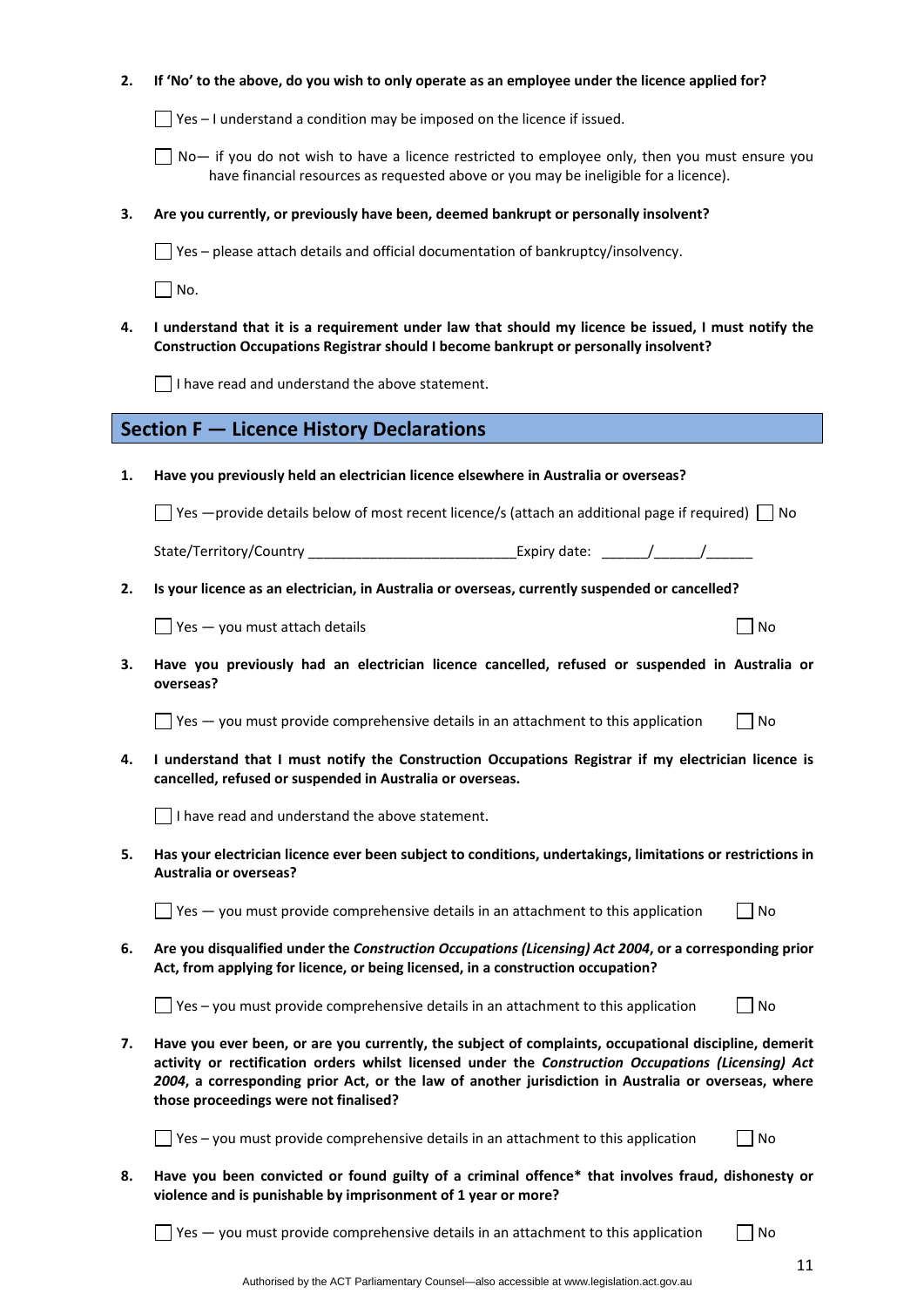and a recent criminal history check (issued in the last three months) \*Please note: Spent convictions under the Spent Convictions Act 2000 do not need to be included in this declaration

9. I understand that it is a requirement under law that should my licence be issued I must notify the **Construction Occupations Registrar if I am convicted of such an offence in the future.** 

 $\vert \ \vert$  I have read and understand the above statement.

10. I understand that it is a requirement under law that should my licence be issued I must not perform **any licensable electrical services that are outside the scope of what the licence authorises.** 



11. I understand that it is a requirement under law that should my licence be issued I must give evidence **to clients of the insurance I hold as a licensed individual in relation to any relevant licensable construction service I intend to undertake prior to providing the services.** 

 $\Box$  I have read and understand the above statement.

12. I understand that it is a requirement under law that should my licence be issued I must only advertise **licensable construction services with my full name (as it appears on the licence) and my individual licence number.\*** 

 $\Box$  I have read and understand the above statement.

\*Please note: It is an offence to advertise licensable construction services as an individual without including the above.

13. I understand that it is a requirement under law that should I be granted a licence, all licensable **electrical services I may perform under my electrician licence must comply with all relevant legislation, codes and standards.** 

 $\vert \vert$  I have read and understand the above statement.

Please note: Electrical work may be audited by the Construction Occupations Registrar in the ACT for compliance against the relevant laws. Individual licence holders identified performing non-compliant services may be subject to occupational discipline or other licensing *action.*

## **Section G — Consent and Application Declaration**

I,

\_\_\_\_\_\_\_\_\_\_\_\_\_\_\_\_\_\_\_\_\_\_\_\_\_\_\_\_\_\_\_\_\_\_\_\_\_\_\_\_\_\_\_\_\_\_\_\_\_\_\_\_\_\_\_\_\_\_\_\_\_\_\_\_\_\_\_\_\_\_\_\_\_\_\_\_\_\_\_\_\_\_\_\_\_\_\_\_, *Insert name, address and occupation of person making the declaration*

make the following declaration**:**

#### **1. I declare:**

a) that I make this application to the Construction Occupations Registrar for a construction occupations licence and that all statements, and the documents/information provided in support of the application, are accurate, true and correct.

## **2. I authorise and consent:**

- a) to the Construction Occupations Registrar and Environment and Planning Directorate (EPD) to make enquiries of, and exchange information with, the relevant regulatory authorities of any Australian State or Territory, or other country, regarding my construction occupation licence and practice as an electrician or otherwise regarding matters relevant to this application.
- b) to receiving information from the Construction Occupations Registrar relevant to my construction occupation licence or the construction industry electronically.

#### **3. I acknowledge:**